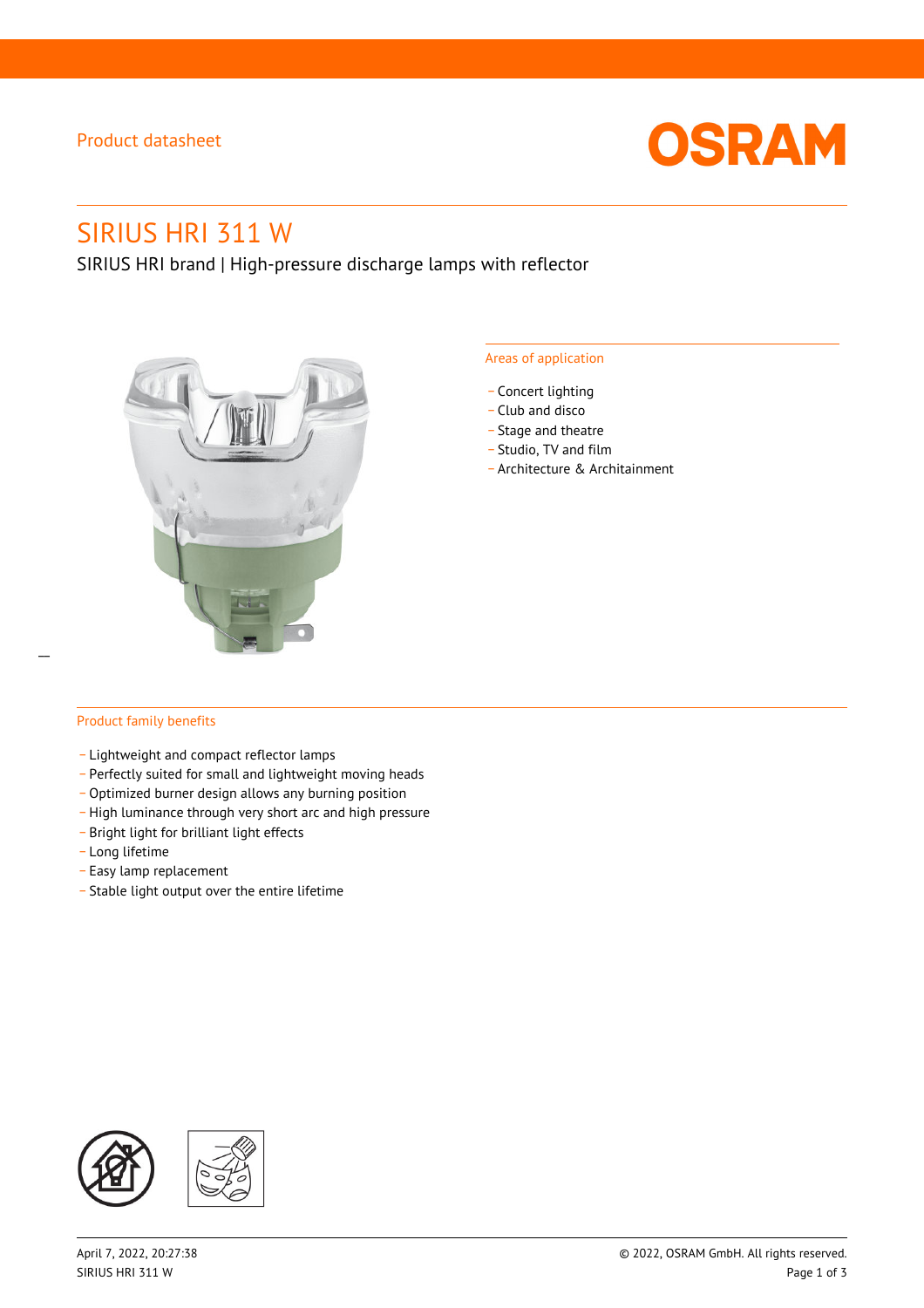## Product datasheet

### Technical data

### **Electrical data**

| Nominal wattage        | 310.00 W |
|------------------------|----------|
| <b>Nominal current</b> | 3.3 A    |
| Nominal voltage        | 70.0 V   |

#### **Photometrical data**

| <b>Nominal luminous flux</b> | 14500 lm |
|------------------------------|----------|
| Color temperature            | 8000 K   |
| Color rendering index Ra     | 75       |

### **Dimensions & weight**

| <b>Diameter</b> | 51.0 mm |
|-----------------|---------|
| Length          | 50.0 mm |

### **Lifespan**

| Lifespan |  |
|----------|--|

**Lifespan** 1500 h

### **Environmental information**

| Information according Art. 33 of EU Regulation (EC) 1907/2006 (REACh) |               |  |  |
|-----------------------------------------------------------------------|---------------|--|--|
| Date of Declaration                                                   | 07-04-2022    |  |  |
| <b>Primary Article Identifier</b>                                     | 4062172169363 |  |  |
| Declaration No. in SCIP database                                      | In work       |  |  |